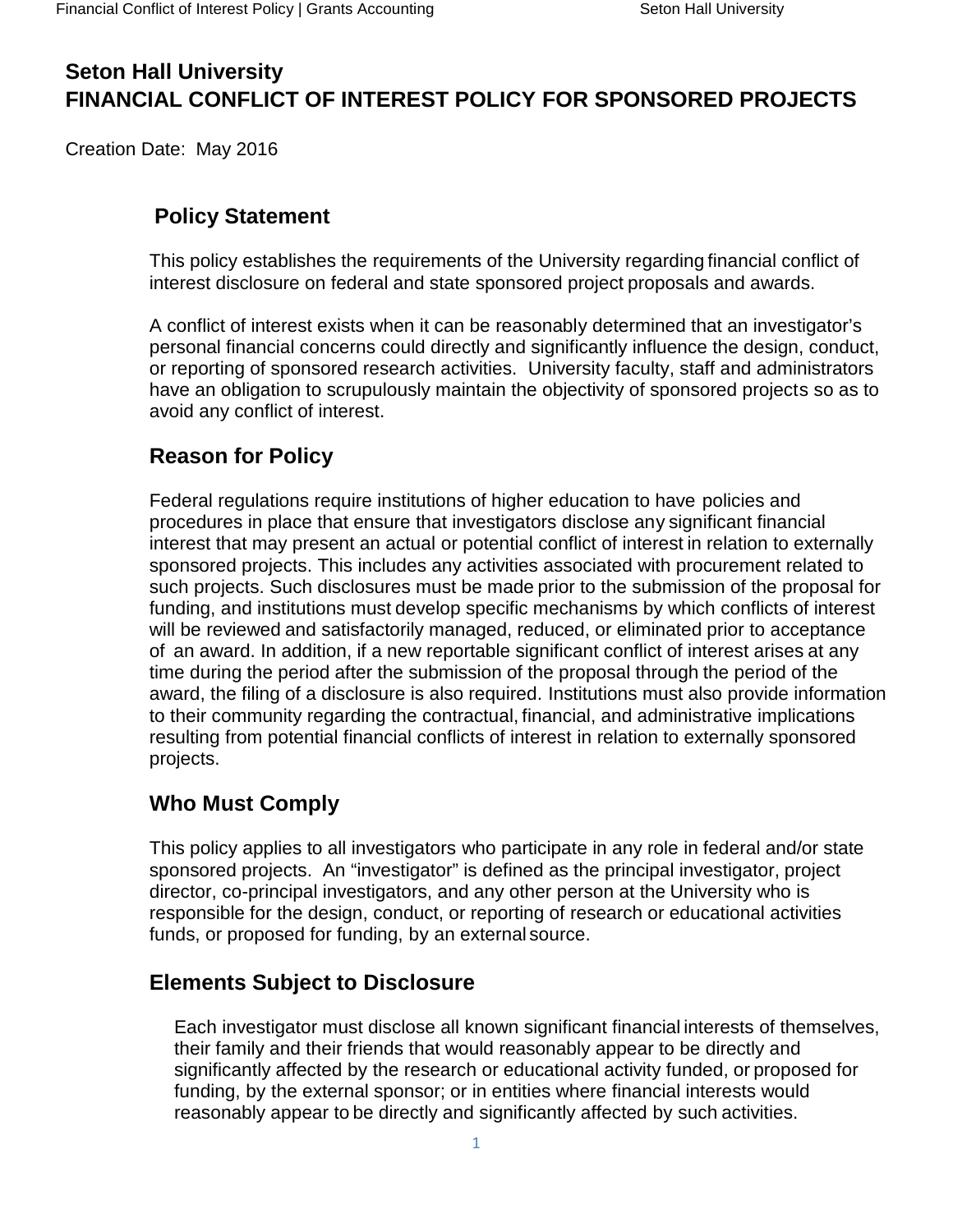"Significant financial interests" means anything of monetary value, including, but not limited to, salary or other payment for services (e.g. consulting fees or honoraria); gifts; loans; equity interests (e.g. stocks, stock options or other ownership interests); the occurrence of any reimbursed travel or sponsored travel related to institutional responsibilities (not required for travel that is reimbursed by a federal, state, or local government agency, an Institution of Higher Education as defined at 200 U.S.C. 1001 (a), an academic teaching hospital, a medical center, or a research institute that is affiliated with an Institution of Higher Education); and intellectual property rights (e.g. copyrights and royalties from such rights).

A "family member" is a spouse, parent, sibling, child, or any other relative.

A "friend" is a personal or professional colleague that has actual or potential opportunity to reap some financial interest or gain from a transaction which is directly or indirectly related to the University.

Significant financial interests do not include:

- salary, royalties or other remuneration from the University;
- income from seminars, lectures, or teaching engagements sponsored by and service on advisory or review panels for a federal, state or local government agency, an Institution of Higher Education as defined at 20 U.S.C. 1001 (a), an academic teaching hospital, a medical center, or a research institute that is affiliated with an Institution of Higher Education.
- income investment vehicles, such as mutual funds and retirement accounts, as long as the Investigator does not directly control the investment decisions made in these vehicles.

### **Roles and Responsibilities**

#### **Investigator**

- Complete Sponsored Project Financial Conflict of Interest Disclosure Form prior to proposal submission
- Complete annual conflict of interest review in a timely fashion when requested to do so by the Office of Grants Accounting
- Report any new potential conflict of interest to OGRS following proposal submission or at any time that a sponsored project is active.

### **Office of Grants and Research Services (OGRS)**

- Distribute Sponsored Project Financial Conflict of Interest Disclosure form to Investigators prior to proposal submission.
- Obtain completed disclosure forms and review prior to proposal submission
- Inform schools, departments and Investigators when potential conflicts of interest are identified prior to proposal submission or at any time following submission as long as the proposal or award is active.
- Work with investigators, departments and schools to resolve any potential conflicts of interest according to this and the University Conflict of Interest and Commitment Policy.